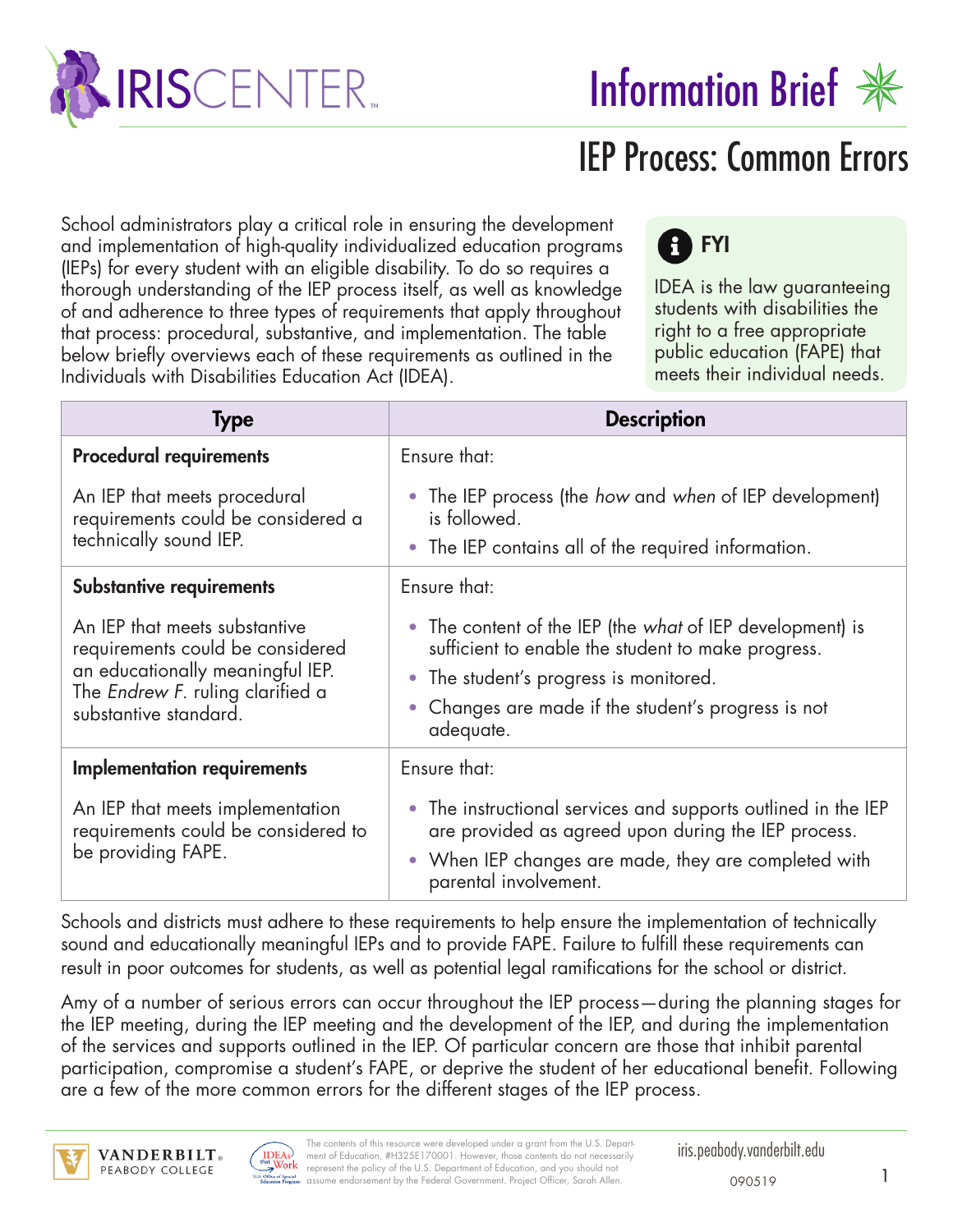

A procedural error that may occur at any point during the IEP process is **failure to involve parents**. The Supreme Court's decisions in *Hendrick Hudson Central School District Board of Education v. Rowley* (1982) and *Endrew F. v. Douglas County School District* (2017) emphasized the importance of the collaboration between school personnel and a student's parents throughout the IEP process during the planning stages, development of the IEP, and the implementation of services and supports—evidence that this procedural right is vigorously protected by the courts.

## Planning for the IEP Meeting

When they prepare for an IEP meeting, school administrators should make sure to avoid procedural and substantive errors, such as those described below.

#### Procedural Errors

- Predetermining a student's placement or services: *Predetermination* refers to situations in which school-based personnel on an IEP team make decisions (e.g., develop IEP goals, determine services and placement) prior to holding the IEP meeting. By doing so, they tacitly cut parents out of the decision-making process. School personnel can hold informal discussions before the IEP meeting, and they can come to the meeting with suggestions and opinions. What they cannot do is make final program or placement decisions until the actual meeting in which the student's parents are involved.
- Failure to assemble an appropriate IEP team: IDEA specifies the required members of a properly constituted IEP team. An IEP team that does not include the required members is not properly constituted and has failed to incorporate the expertise needed to develop a high-quality IEP.

#### Substantive Error

• Failing to conduct a complete and individualized evaluation of a student's needs: The importance of a complete, relevant, and thorough student evaluation cannot be overstated. The evaluation must address all areas of student need, even if the area does not seem to be related to a student's suspected disability. Consider this example: A student experiencing academic difficulties is referred for evaluation. A thorough evaluation should include vision and hearing screenings, even though the primary area of concern is academics. The student's screening results indicate possible hearing loss, something that might be contributing to her academic difficulties.

Recall that the results of the evaluation lay the groundwork for the rest of the IEP. The present levels of academic achievement and functional performance (PLAAFP) statements are developed using the findings from the various assessments. The annual goals are based on the PLAAFP statements, and the services and supports follow. If a student's evaluation is incomplete, inaccurate, or outdated, the overall program developed for the student may well fail to provide FAPE.

### During the Development of the IEP

The purpose of an IEP meeting is for the IEP team to work collaboratively to identify the special education services and supports that will be delivered to the student, based on her unique needs. This process produces a written record, the IEP, that formalizes these services and supports. During this stage of the process, the school administrator should take steps to avoid errors, such as those listed below.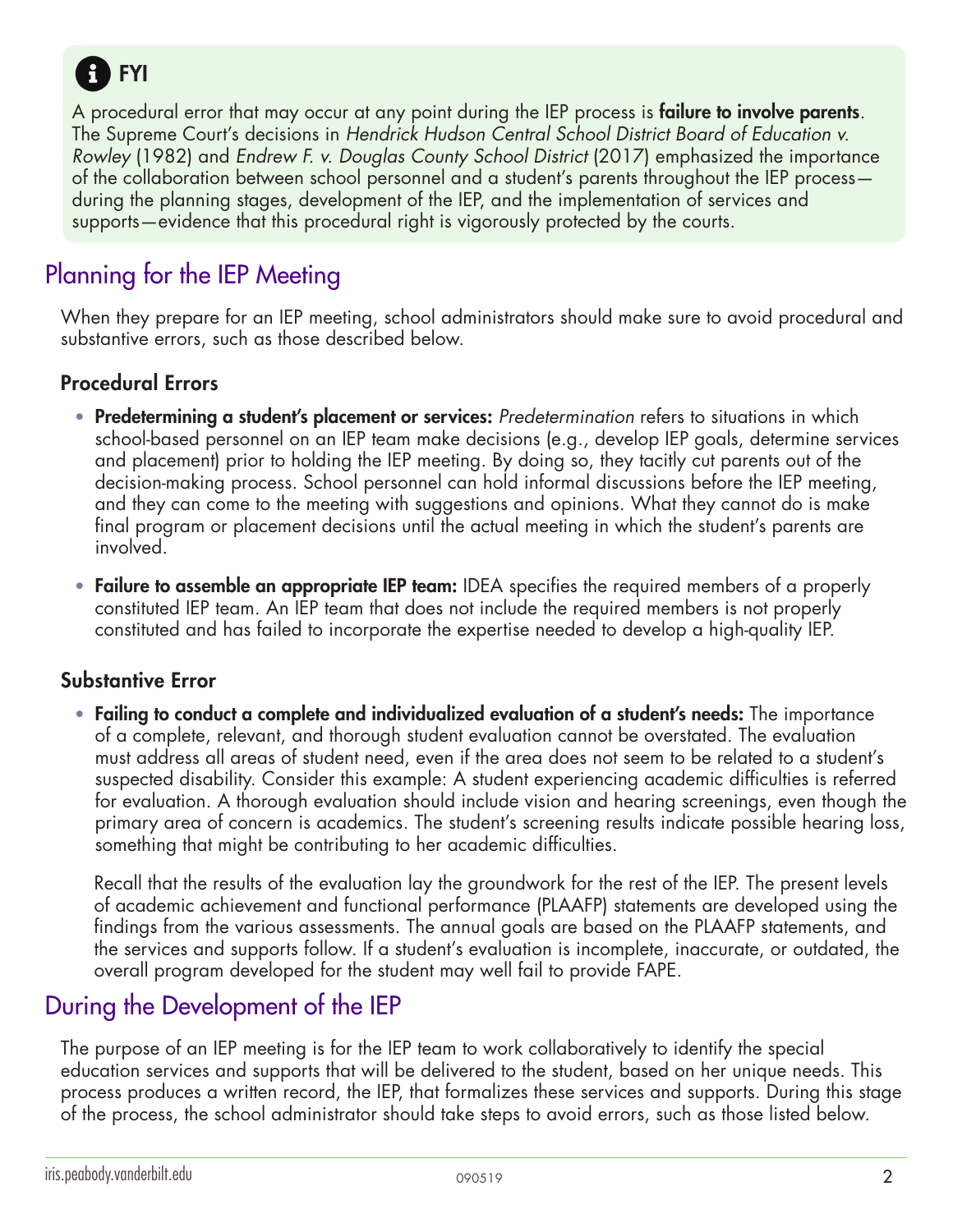#### Procedural Errors

- Determining placement before programming: Before determining placement, the IEP team must first gain a comprehensive picture of the student and develop her program (e.g., goals, services, and supports). Subsequently, "each child's educational placement must be determined on an individual case-by-case basis depending on each child's unique educational needs and circumstances, rather than by the child's category of disability" (IDEA Regulations, 34 C.F. R. §300.116(b)(2006)). In other words, only when the student's program has been determined can the team use that information to determine the placement in which a student's needs can best be met.
- Failure to include required components in a student's IEP: To restate, all of the IEP's components come together to create a cohesive program for the student. When components are missing, the quality of the IEP is compromised. This is an easily avoidable procedural error.

#### Substantive Error

- Failing to include all of a student's educational needs in the PLAAFP: The PLAAFP statements will become the basis of the annual goals and services and supports that will follow. Failure to develop PLAAFP statements that address each of a student's needs, as identified in the evaluation, not only constitutes a serious content problem but can also be considered a denial of FAPE.
- Failing to write challenging, ambitious, and measurable annual IEP goals: IDEA requires that IEP teams develop measurable goals that allow teachers and parents to monitor a student's progress and make educational adjustments when necessary. In *Endrew F.*, the U.S. Supreme Court ruled that students with disabilities should have the opportunity to meet challenging and ambitious annual goals.
- Failing to provide special education services that address all of a student's educational needs: These services must be designed to enable a student to make progress in light of her circumstances. In particular, the supplementary aids and services identified by the IEP team must help the student advance toward achieving her annual goals while being involved in and making progress in the general education curriculum. Moreover, the IEP team must clearly delineate the frequency, duration, and location of the services.
- Placing students for reasons unrelated to their individual needs: Placement decisions must be based on the student's individual needs as identified during the evaluation process. Further, the placement decision should only be made after the PLAAFP statements, annual goals, and services components of the IEP have been developed. Finally, IEP teams should not make placements based on factors such as disability category, the availability of educational or related services, or administrative convenience (i.e., logistics, space, or budgetary considerations).
- Failing to adhere to the continuum of alternative placements: IDEA requires that school districts have a range or continuum of placement options. This continuum must always be available and considered. The least restrictive environment (LRE) requirements stipulate that the removal of students with disabilities from the general educational environment should occur only when the nature or severity of the disability is such that instruction in general education settings (with the use of supplementary aids and services) cannot be satisfactorily achieved. However, the LRE requirement should not be interpreted to mean that all students should always be educated in the general education setting. At times, some students with disabilities require more intensive intervention that can be better provided outside of the general education classroom.